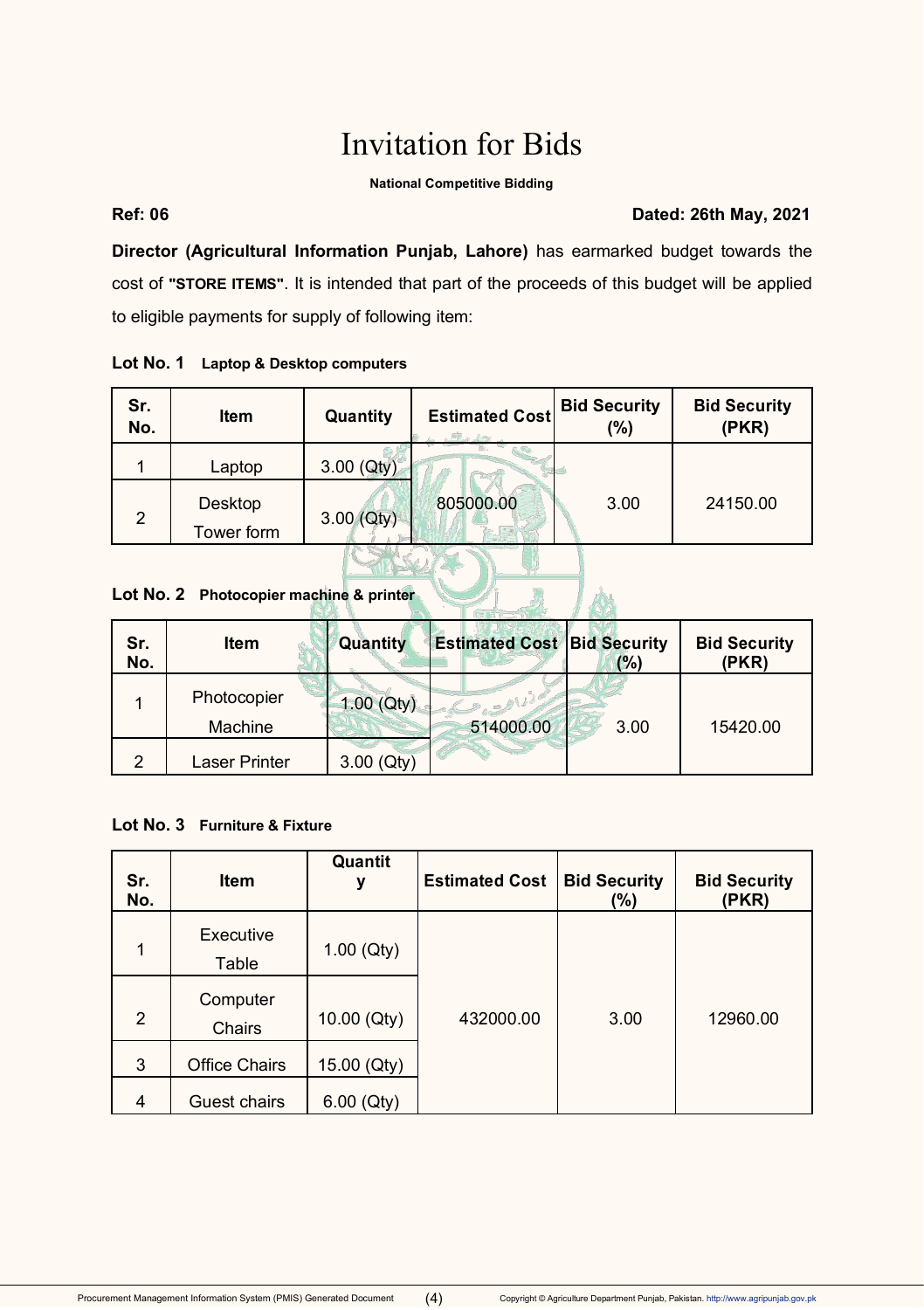## \* **A FRAMEWORK CONTRACT shall be awarded to the successful bidders up to Wednesday, 30th June, 2021**

- 1. **Director (Agricultural Information Punjab, Lahore),** invites sealed bids for the supply of above mentioned item from General Order Suppliers.
- 2. Bidding shall be conducted through Open Competitive Bidding **Single Stage-Two Envelop** procedure as specified in the Punjab Procurement Rules-2014 (as amended to date) and is open to all eligible bidders as defined in the bidding document.
- 3. Interested eligible bidders may obtain bidding documents **IMMEDIATELY** from **Agricultural House, 3rd Floor, 21-Davis Road, Lahore, Lahore, Distt. Lahore** during office hours after payment of PKR 300.00/ -.
- 4. Sealed Bids must be delivered to the above office **on or before Thursday, 10th June, 2021 11:00 AM. Proposals** must be accompanied by a **Bid Security as mentioned above** in the form of **Demand Draft, Pay Order, Banker's Cheque or Call at Deposit**  duly issued from a Scheduled Bank of Pakistan.
- 5. **Bids will be opened on Thursday, 10th June, 2021 11:30 AM in the presence of bidders or their representatives at Agricultural House, 3rd Floor, 21-Davis Road, Lahore, Lahore, Distt. Lahore** If bid closing/opening date falls on local/national holiday, the date of bid closing/opening shall be the next working day on the same time and venue.
- 6. The bidders are required to give their **best and final prices** (inclusive of all applicable Taxes) as no negotiations are expected.
- 7. Bids not complying with the requirements shall be rejected being non-responsive. Alternate proposals and / or conditional bids shall be considered non-responsive.
- 8. Taxes will be deducted as per applicable government rules. NTN and Sales Tax registration certificates must be provided with the Bid.
- 9. Bids which are incomplete, not sealed, not signed and / or not stamped, late or submitted by other than specified mode will be rejected.
- 10. The contarct shall be awarded to the lowest evaluated bidder **For Lot as a Whole.**
- 11. This advertisement and bidding documents are also available on [http://www.agripunjab.gov.pk a](http://www.agripunjab.gov.pk/)nd [https://www.ppra.punjab.gov.pk](https://www.ppra.punjab.gov.pk/)
- 12. For obtaining any further information or clarifications, please contact the